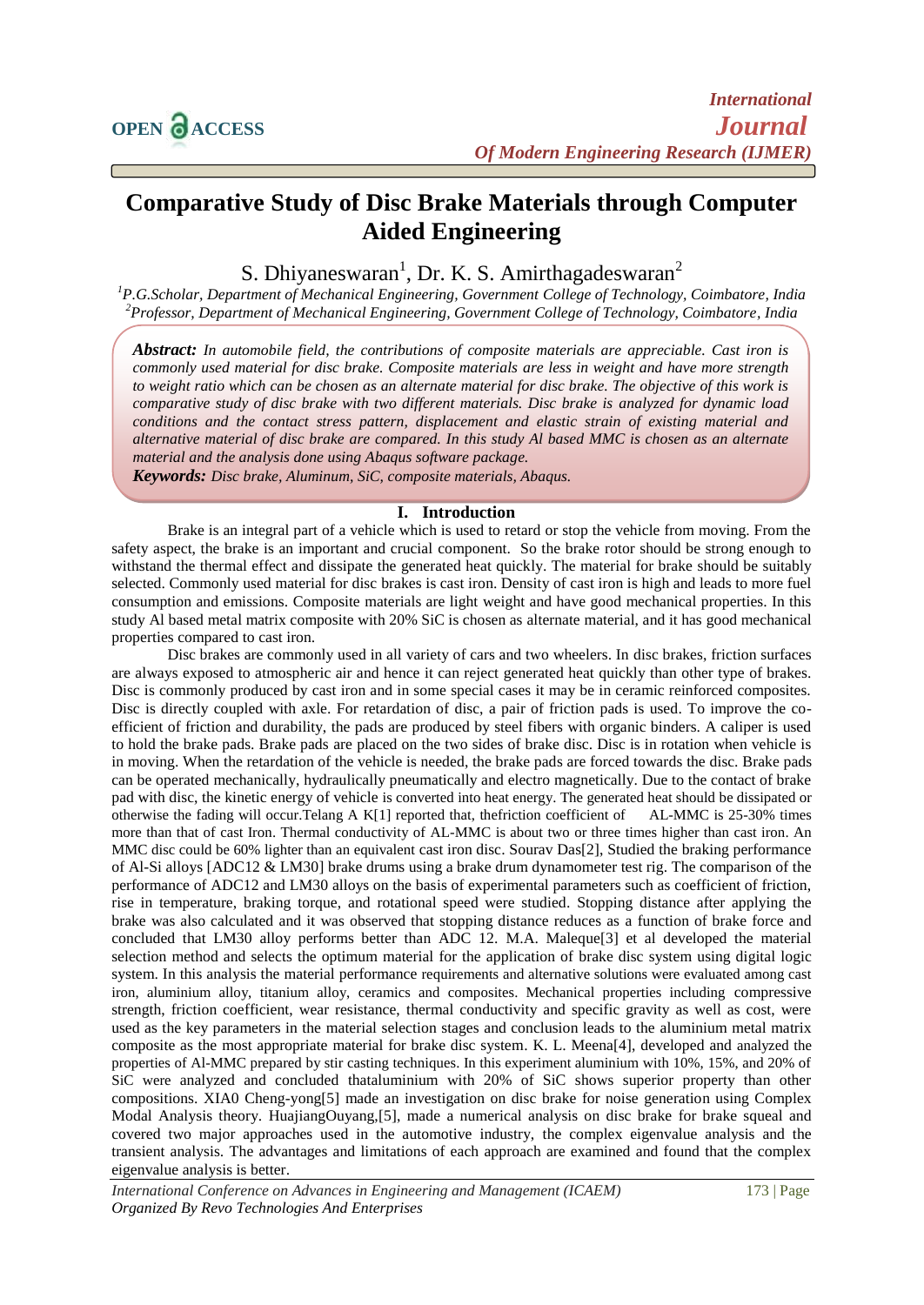#### **II. Methodology**

Brake are commonly made of cast iron and because of the high density it consumes more fuel. Hence a light material is needed to minimize the consequences of high density material. Composite materials are less in weight and comparatively good in mechanical properties. So it may be chosen as an alternative. In this studyaaluminium composite with SiC[20%] reinforcement is proposed as an alternate material.

The disc brake is modeled for selected dimensions and tested virtually using FEM package under same working conditions for present and proposed material.

Typical disc brake of a vehicle has been modeled from the data availableonline. The details of dimensions of disc brake are shown in figure[1].



 $\Phi$ B=154 mm<br> $\Phi$ C=82 mm<br> $\Phi$ C=82 mm<br> $G=12.5$  mm  $\Phi$ C=82 mm  $\Phi$ D=126 mm

Steps involved in the analysis are:

- a) PRE-PROCESSING
- i. Model
- ii. Property assignment
- iii. Meshing
- iv. Assembly

Standard explicit data base is selected for the model.The brake disc and pad are simple to model and were modeled in Abaqus software itself. The assembly of the model is done using instane, translate and rotate comments which are all available in model tree. The assembly model developed in Abaqussoftware is shown in figure [2].



Fig [2] Disc Brake Model

*International Conference on Advances in Engineering and Management (ICAEM)* 174 | Page *Organized By Revo Technologies And Enterprises*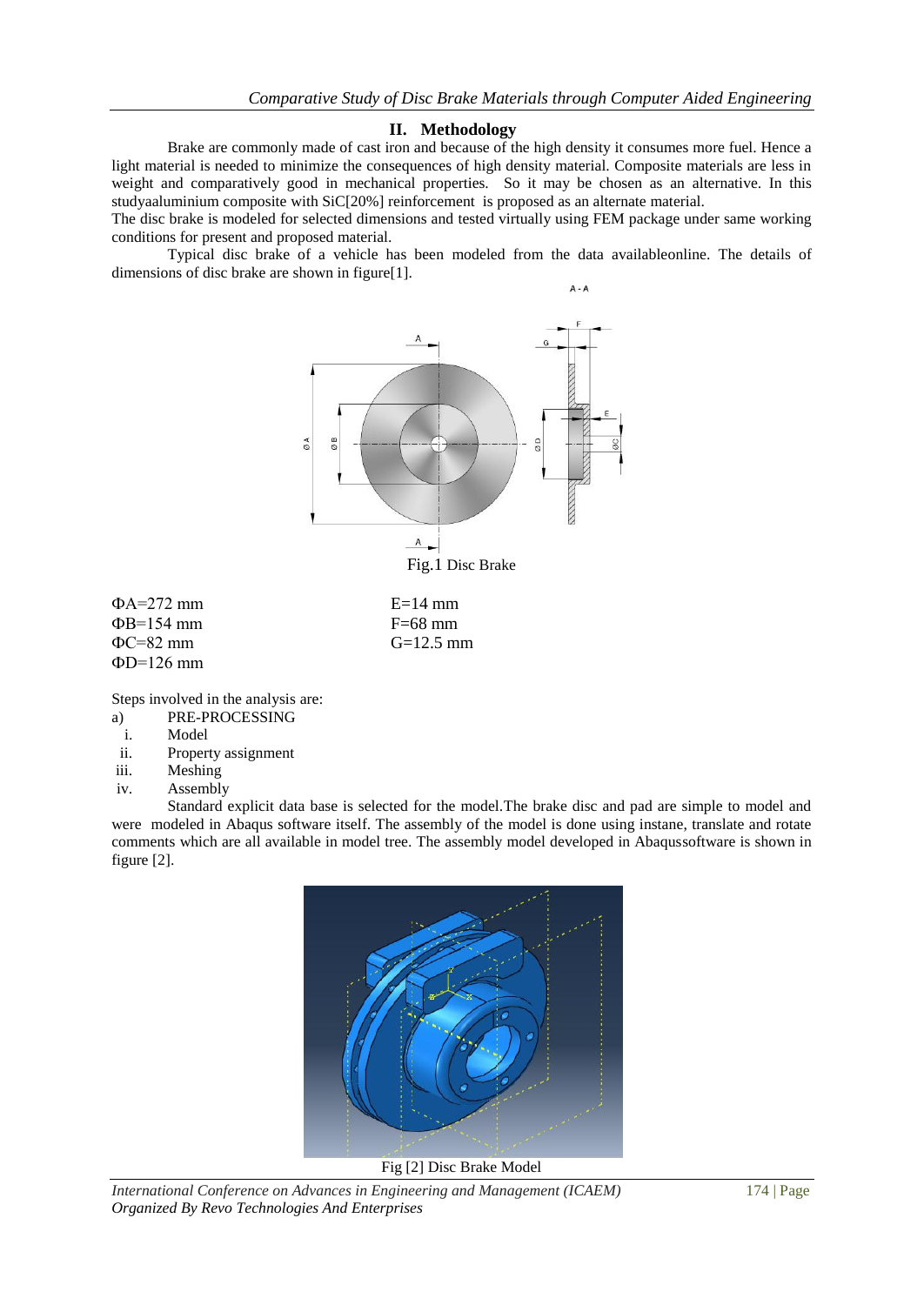The disc and pad are individually meshed and meshed assembly is shown in figure[3]. The details of meshed model are as follows.

| : TETRAHEDRAL |
|---------------|
| : Coarse      |
| : 28727       |
| :14909        |
|               |



Fig [3] Meshed Model

The material is elastic in nature and so Young's modulus, Poisson's ratio and density of the material were assigned.

- b) PROCESSING
	- i. Step creation
	- ii. Boundary conditions
	- iii. Solver

In step module, the dynamic explicit step has created under general condition. Then the boundary conditions are given as per the analysis requirement. The boundary conditions are presented below. DISC:

```
Rotation speed= 150 rpm
```
Displacement[X, Y, Z directions are arrested]

 $U_1=0$ ;  $U_2=0$ ;  $U_3=0$ 

The directions of X, Y, Z are shown in figure[2]

PAD:

Surface traction force=1000 N Displacement[Y, Z directions are arrested]  $U_1=5$  mm;  $U_2=0$ ;  $U_3=0$ The solver module solves the problem for the given boundary conditions and generates the results.

## c) POST PROCESSING

The results for stress pattern, elastic strain, displacement and strain energy are taken from post processor module.

| Table 1. MATERIAL PROPERTIES |            |                              |      |                                                         |                        |                                           |  |  |  |
|------------------------------|------------|------------------------------|------|---------------------------------------------------------|------------------------|-------------------------------------------|--|--|--|
|                              | Material   | Strength<br>[Comp.]<br>[Mpa] | [μ]  | Wear<br>rate<br>$\left[x10-6\right]$<br>mm3/<br>$N/m$ ] | Cp[k]<br>/kg.<br>$K$ ] | Specific<br>gravity[<br>kg/m3]<br>$X10^3$ |  |  |  |
|                              |            | 1293                         | 0.41 | 2.36                                                    | 0.46                   | 7.2                                       |  |  |  |
|                              | Al-20% SiC | 761                          | 0.44 | 2.91                                                    | 0.92                   | 2.8                                       |  |  |  |

Table 1. MATERIAL PROPERTIES

The details of material properties are presented in table 1. The values are taken from a literature[3].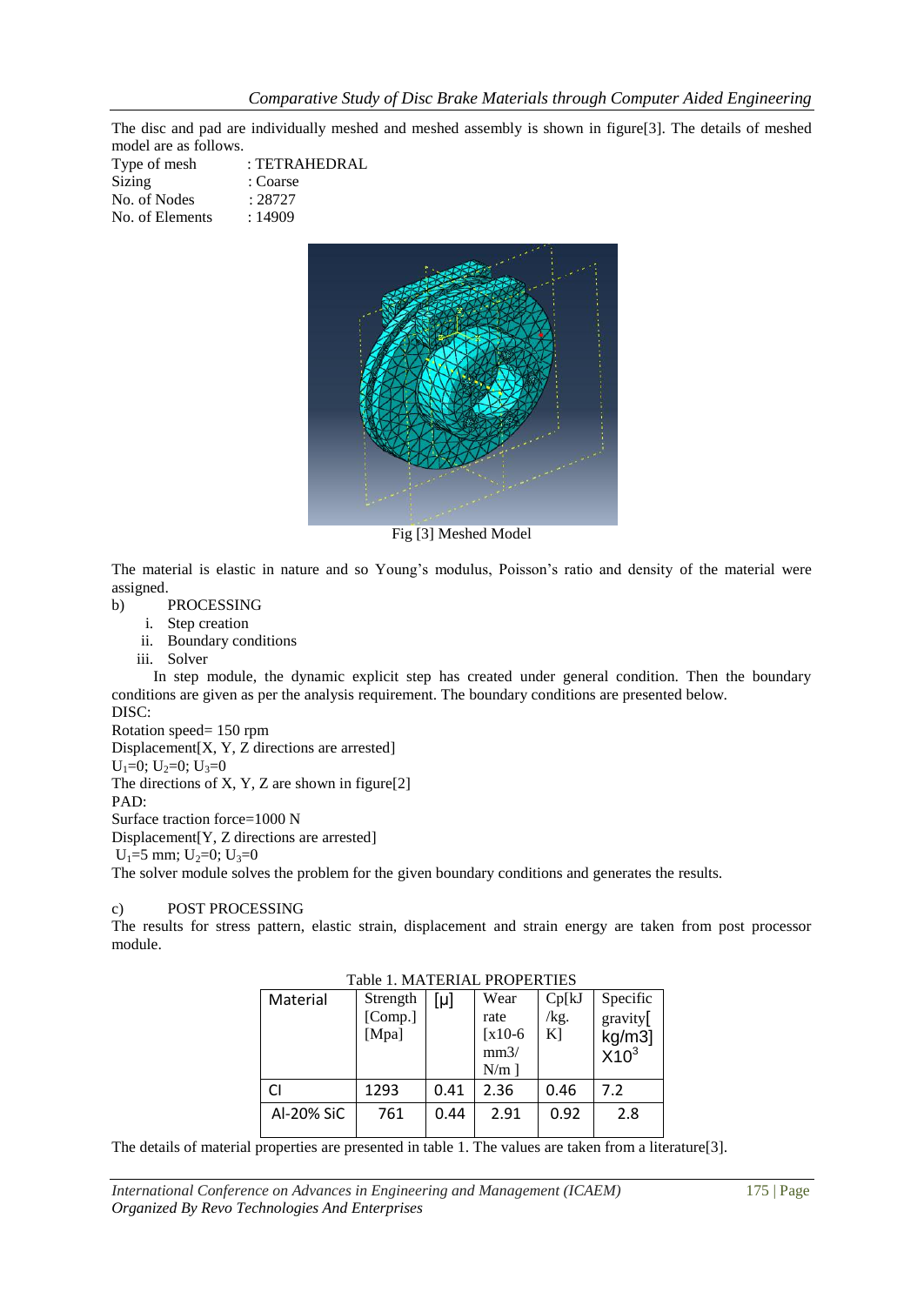

*International Conference on Advances in Engineering and Management (ICAEM)* 176 | Page

*Organized By Revo Technologies And Enterprises*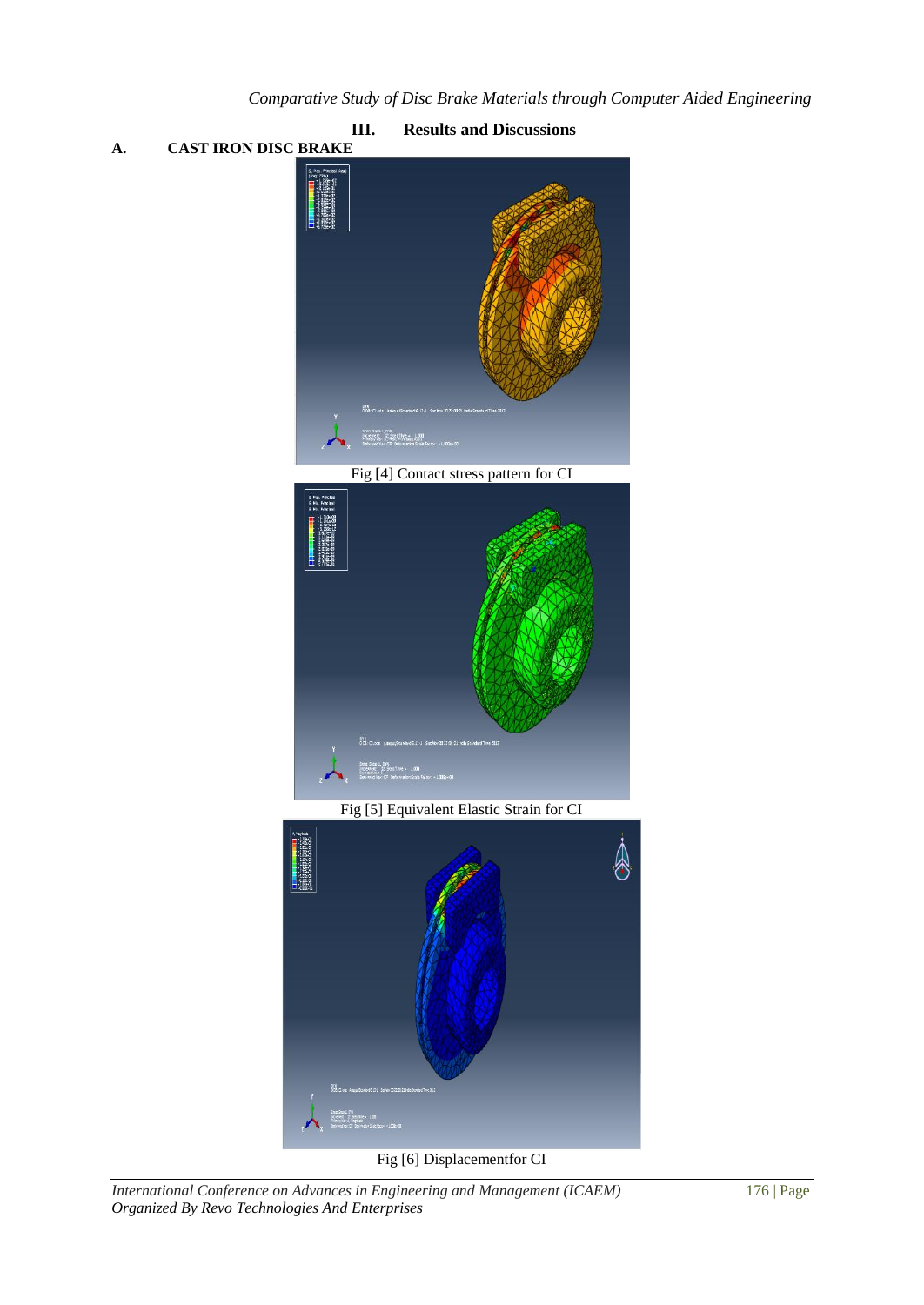

Fig [7] Strain energy plotfor CI

Contact stress pattern of cast iron disc brake is shown in figure[4]. The stress is concentrated and distributed near pad contacting regions. Also the maximum stress is induced in the pad contact area.

Figure[5] shows the elastic strain of cast iron disc brake. The maximum elastic strain occurs in disc and pad contact area which is the weaker section.

Figure[6] shows the displacement of cast iron disc brake. The maximum displacement occurs in disc and pad contact area only.

Figure[7] shows the strain energy plot. And the cast iron disc brake stores 0.01 J of strain energy during the application of brake.

## B. COMPOSITE DISC BRAKE [Al-MMC]



Fig [8] Contact stress pattern for Al composite



Fig [9] Equivalent Elastic Strain for Al composite.

*International Conference on Advances in Engineering and Management (ICAEM)* 177 | Page *Organized By Revo Technologies And Enterprises*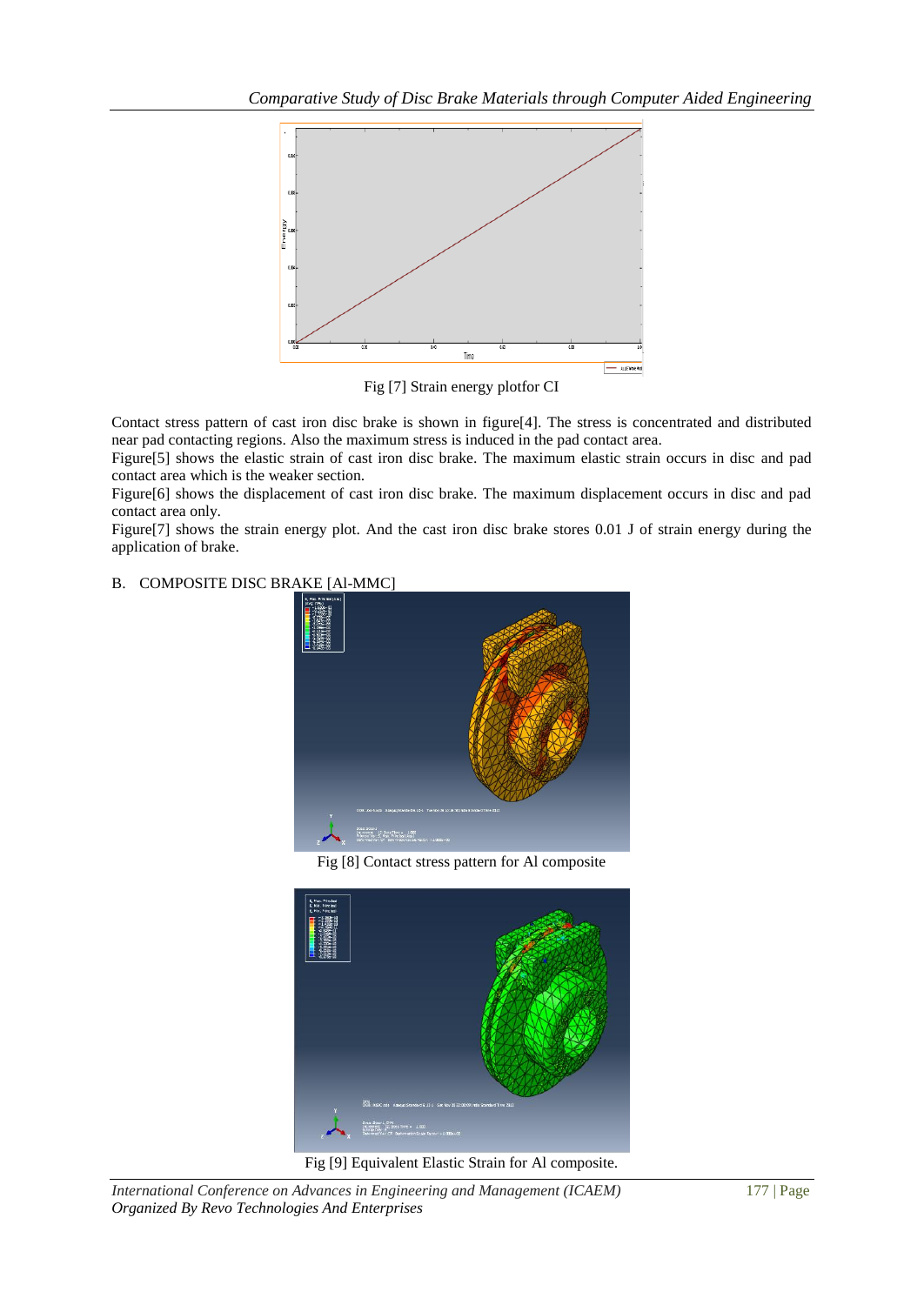

Fig [10] Displacement for Al composite



Fig [11] Strain energy plot for Al composite

Contact stress pattern of composite disc brake is shown in figure[8]. The stress is concentrated and distributed near pad contact regions. The distribution of stress in composite disc is higher than the CI disc. But maximum stress in both CI and Al MMC are within the elastic limit.

Figure[5] shows the elastic strain of composite disc brake. The maximum elastic strain occurs in disc and contactarea. The maximum elastic strain in composite brake disc is higher than the CI brake disc as the material is relatively ductile.

Figure[6] shows the displacement of composite disc brake. The maximum displacement occurs near pad contact area. Greater displacement occurs in composite disc brake compared to CI disc brake.

Figure<sup>[7]</sup> shows the strain energy plot. And the composite disc brake stores 0.012 J of strain energy. The energy stored by the composite disc brake is comparatively high than CI disc brake. Hence the composite disc brake absorbs more strain energy within its elastic limit. It reveals the composite material disc brake can withstand more number of braking cycles than CI disc brake.

The comparisons of results are presented in table 2.

Experiment results

Table.2 Comparisons of response for CI and Al MMC

| Material | <b>Stress</b><br>$[N/m^2]$ | Elastic<br>Strain | Disp.[m]      | <b>Strain Energy</b> |
|----------|----------------------------|-------------------|---------------|----------------------|
| CI       | $1.361E^2$                 | $1.710E^{-9}$     | $3.709E^{-7}$ | 0.01                 |
| Al- MMC  | $1.391E^2$                 | $2.241E^{-10}$    | $4.383E^{-8}$ | 0.012                |